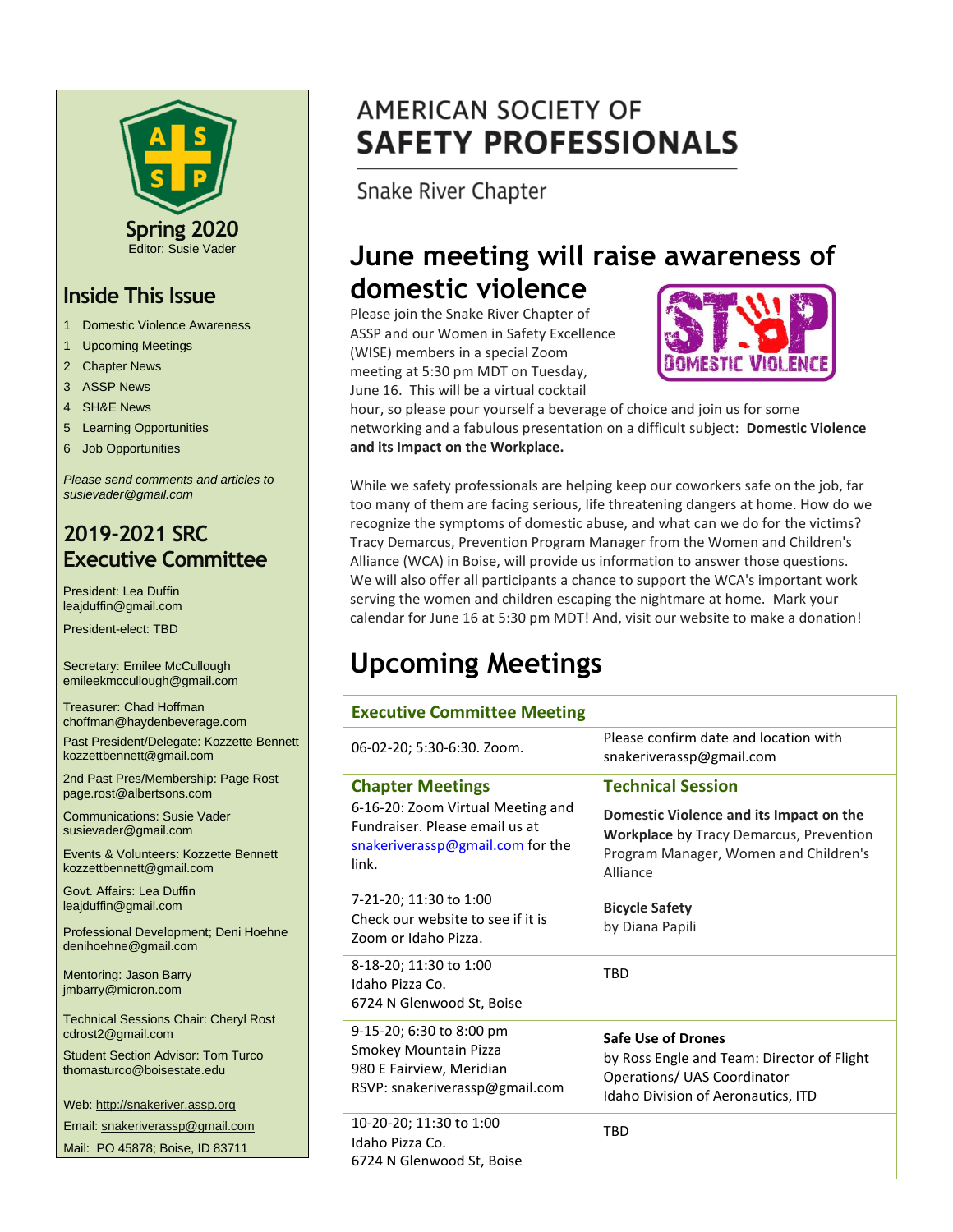# **Chapter News**

### **Harry Beaulieu is honored with AIHA Donald E. Cummings Memorial Award**

The American Industrial Hygiene Association (AIHA) honored Harry Beaulieu, Ph.D., CSP, CIH, with the [Donald E.](https://www.aiha.org/about-aiha/awards-and-opportunities)  [Cummings Memorial Award.](https://www.aiha.org/about-aiha/awards-and-opportunities) 



This award recognizes outstanding contributions to the knowledge and practice of the industrial hygiene profession, demonstrated practical application of industrial hygiene knowledge to protect worker health, and acknowledgment of these contributions outside of the field.

Harry holds a Ph.D. in Environmental Health from University of Oklahoma Health Sciences Center and an M.S. in Environmental Health from University of Minnesota-Twin Cities. He is the founder of Industrial Hygiene Resources and a valued member of our Snake River Chapter as well as a member of the Society's Consultants and Industrial Hygiene practice specialties. Congratulations, Harry!

# **Follow us on LinkedIn!**

Snake River Chapter now has a LinkedIn Page thanks to Deni Hoehne! Please follow us at: <https://www.linkedin.com/in/snake-river-chapter-assp/>

### **Meet our new treasurer!**



Chad Hoffman is the new treasurer for Snake River Chapter. After graduating from Boise State's Environmental and Occupational Health program in 2013, Chad became the Risk Manager for Hayden Beverage, a distributor covering all of Idaho, Montana, and Eastern Washington. When Chad is not in the office, he is playing somewhere outside! Welcome aboard, Chad!

# **We are listening!**

Snake River conducted a member survey to get your opinions. Here is what we found. We asked you how useful you found different types of communication channels. Interestingly, the newsletter was found very useful by 67%, followed closely (63%) by email. For outreach, you preferred meetings (67%) and then emails (54%).

We asked what would make you more likely to come to meetings and the results were mixed. Over 30% of you felt technical tours would make you much more likely to attend meetings, followed by virtual meetings. The overwhelming majority (63-75%) felt that meeting location, time, or restaurant doesn't matter. Please see the graph.



One person asked that we find a different location for lunch meetings. We are constantly looking for a place with a banquet room closer to the freeway and between Boise and Meridian to serve our attendees. We received a few suggestions. We will look into Idaho Pizza on Fairview/Cole again, and hope that things have improved. Barrelhouse does not have a large enough room, and 10-Barrel has no parking and is pretty far for our Meridian/Nampa/Caldwell/ Eagle folks. Please, please let us know of any large banquet room locations! We are constantly searching!

We asked what types of training classes would you be interested in taking or sending your team to and 68% wanted leadership skills. We are working on it and hope to have something to offer this fall!

Finally, we asked for ways to help the community during these trying times and 36% of you liked the idea of a donation drive for domestic violence victims through the Women's and Children's Alliance. Please see the front page for more information!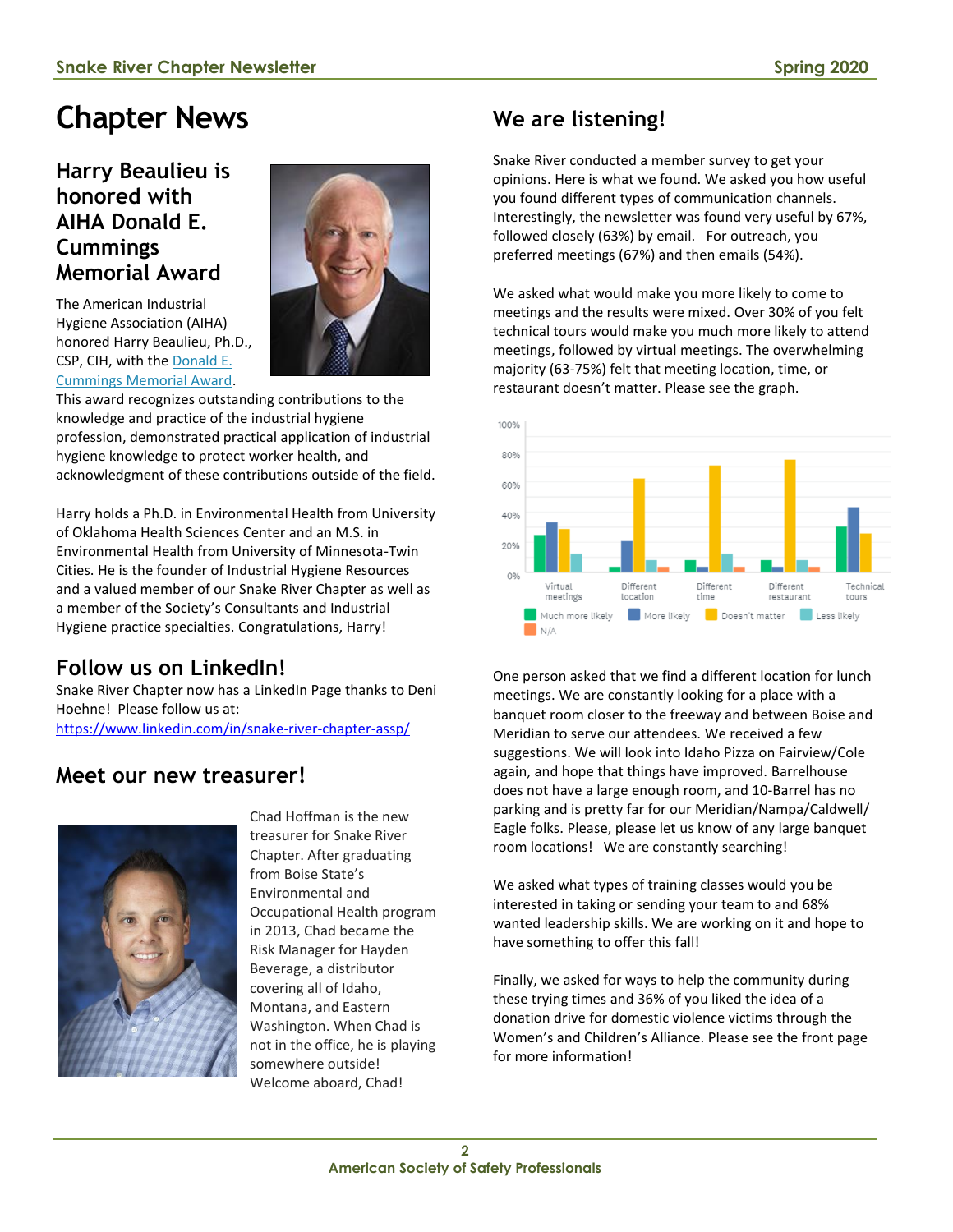### **What have we been doing?**

The last few months have been a blur to our chapter. We postponed our March meeting on Drone Safety to September and postponed our April meeting on Bicycle Safety to July. We weren't able to do Workers' Memorial or the Race for the Cure. However, we had two great meetings in May. On May 5, AIHA, Snake River Chapter ASSP, and Craters of the Moon Chapter ASSP co-hosted a COVID informational Zoom meeting featuring Mike Cooper from Industrial Hygiene Resources and Page Rost from Albertsons to a record 70 participants. Then on May 19, Cable Rhodes and Brad Ferland from Norco presented on Chemical Safety to a about 30 participants. We are now planning a fundraiser for the WCA in junction with our Women in Safety Excellence (WISE) group to raise awareness of domestic violence, particularly in these trying times. Stay tuned for more details!

# **Missed a meeting? No problem!**

Did you miss out on a technical session you really wanted to see? No problem! Most are recorded and available on our website within a few weeks of the session. Just go to our website and click on Technical Session Videos, or go to: [https://snakeriver.assp.org/technical-session-videos/.](https://snakeriver.assp.org/technical-session-videos/)

# **ASSP News**

# **Safety 2020 is now virtual!**

ASSP's signature event – the nation's largest annual conference for occupational safety and health professionals that was scheduled for June 23-25 in Orlando will now be virtual during the same period. The conference and expo are opportunities for attendees to gain knowledge and network with peers to make organizations safer while advancing their careers.

The virtual conference promises to deliver the same highquality educational content you have come to expect from ASSP. The early registration deadline has been extended until June 5! Sign up today at<https://safety.assp.org/>



### **Check out the WISE Return-to-Work Matrix!**

#### Members of the [Women In Safety Excellence \(WISE\)](https://www.assp.org/membership/communities/common-interest-groups/women-in-safety-excellence)

[Common Interest Group](https://www.assp.org/membership/communities/common-interest-groups/women-in-safety-excellence) collaborated to develop a matrix that is designed to help occupational safety and health professionals create and implement return-to-work policies. The matrix reflects the expertise of safety professionals who represent a wide range of industries.

# **View [matrix](https://docs.google.com/spreadsheets/d/1HyOtS2WQnVc8x9sETxgk10lF_YRBgro6VVrHMjZ1xSI/edit#gid=1917118704)**

# **ASSP 2020 Society Election Results**

The 2020 ASSP election results are in:

**President:** Deborah R. Roy, MPH, CSP, COHN-S, CIT, FASSP, FAAOHN

**President – Elect:** Bradley D. Giles, P.E., CSP, STS, FASSP, GIOSH

**Vice President, Finance:** Linda M. Tapp, CSP **Senior Vice President:** Christine M. Sullivan, CSP, ARM **Director-at-Large:** Maribeth A. Anderson, M.P.A., CSP

Please note that next year (July 1, 2021), our member Brad Giles will be President!

# **Member-Get-A-Member Campaign**

Do you have friends, colleagues and associates who would find value in ASSP membership? Share the resources ASSP offers with colleagues by using the [Refer-A-Friend e-mail](https://www.assp.org/membership/member-get-a-member)  [tool](https://www.assp.org/membership/member-get-a-member) or directing potential members to the ASSP [website](https://www.assp.org/membership/apply-to-join) to encourage them to join the Society. The more people you refer, the more rewards you can earn, such as an ondemand webinar, a 1-year membership extension, a polo shirt and ASSP course. For every new paid member you sponsor during 2020, you will receive an entry in the grand prize drawing for a trip to ASSP's annual professional development conference, which includes full conference registration, 3 nights' hotel accommodations and a \$250 gift card for expenses.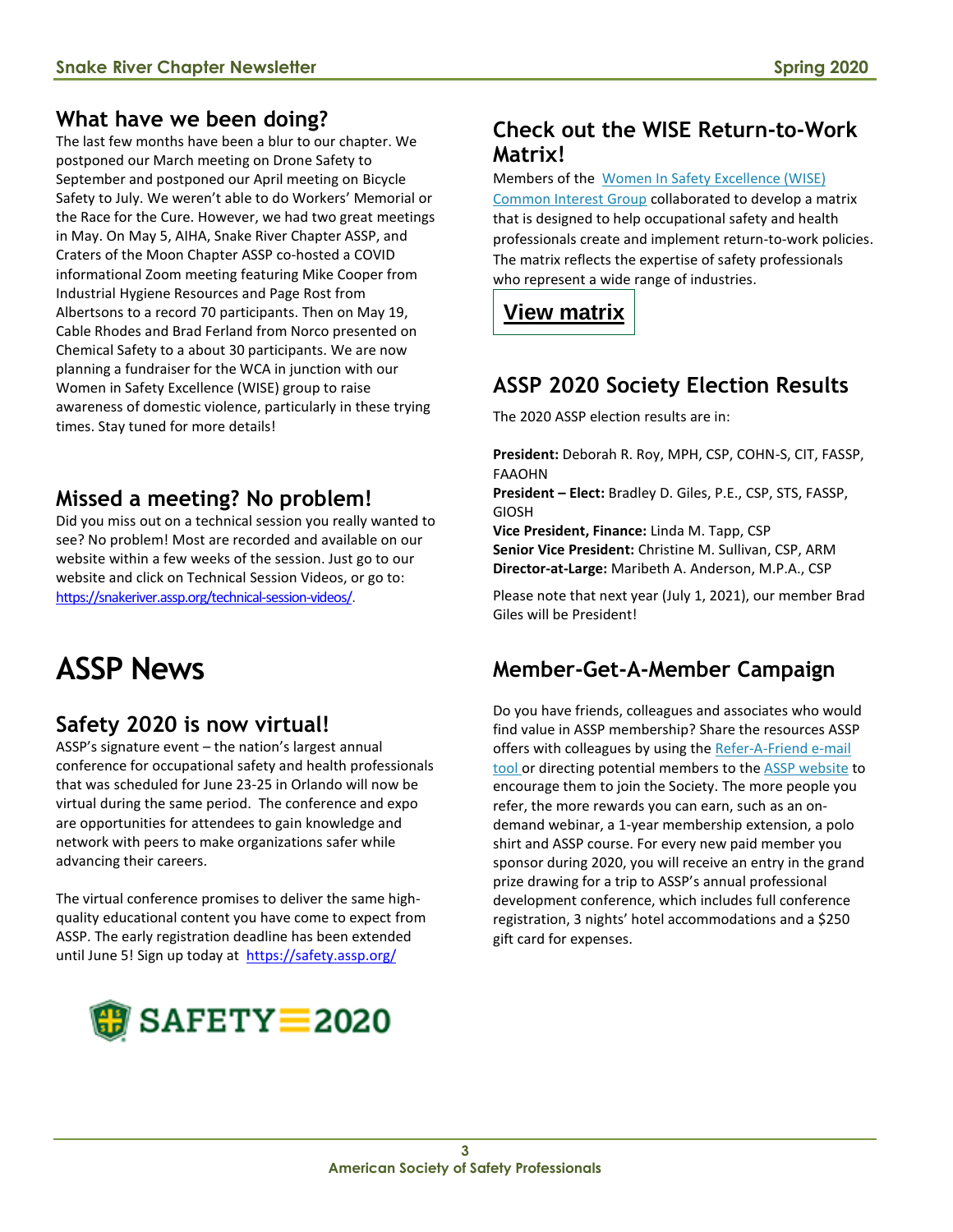# **SH&E News**

# Drive nice, look twice!

May is Motorcycle Safety Awareness month and as the state begins to reopen, the Idaho Office of Highway Safety reminds drivers to be on the lookout for our friends on two wheels. Motorcyclists are at great risk on our roadways, but understanding standard motorcycle riding behaviors and learning how to drive safely around them can greatly reduce the risk to riders. Here are a few things you can do to increase your awareness on our roadways:

- Your car has many blind spots – stay alert and aware of the area around you.
- Motorcyclists don't always use their brakes – give them space and watch for them in front of you.



It can be difficult to judge distance when you see motorcycles coming – wait until they pass rather than pulling out in front of them.

Motorcycles and motorists can work together to save lives if we all do our part to drive - and ride - engaged.

# **NIOSH provides COVID-19 resources**

NIOSH released a new [COVID-19 webpage](https://t.emailupdates.cdc.gov/r/?id=h1b0d7109,11828270,11829dff) to highlight resources available for the protection of workers.

Resuming Business Toolkit: CDC has developed a [toolkit](https://t.emailupdates.cdc.gov/r/?id=h1b0d7109,11828270,11829dfc) to guide employers as they seek to resume normal or phased business operations. The toolkit is based on [CDC's Interim](https://t.emailupdates.cdc.gov/r/?id=h1b0d7109,11828270,11829dfd)  [Guidance for Businesses and Employers Responding to](https://t.emailupdates.cdc.gov/r/?id=h1b0d7109,11828270,11829dfd)  [COVID-19](https://t.emailupdates.cdc.gov/r/?id=h1b0d7109,11828270,11829dfd) and is designed to assist employers as they implement that guidance in their workplaces.

**Fact Sheet for Working in Office Buildings:** CDC published a [new fact sheet](https://t.emailupdates.cdc.gov/r/?id=h1b0d7109,11828270,11829dfe) for office building employers, building owners and managers, and building operations specialists. The fact sheet provides detailed steps to create a safe and healthy workplace and protect workers and clients from COVID-19 exposure.

For more information, please visit the [COVID-19 webpage.](https://t.emailupdates.cdc.gov/r/?id=h1b0d7109,11828270,11829dff)  To stay up to date on new developments, sign up for the [COVID-19 newsletter.](https://t.emailupdates.cdc.gov/r/?id=h1b0d7109,11828270,11829e00)

#### **OSHA updates enforcement guidance and response plan for COVID-19**

OSHA's [updated guidance](https://www.osha.gov/memos/2020-05-19/revised-enforcement-guidance-recording-cases-coronavirus-disease-2019-covid-19) provides compliance safety and health officers (CSHOs) direction on enforcing the requirements of 29 CFR Part 1904 with respect to the recording of occupational illnesses, specifically cases of COVID-19. Under OSHA's recordkeeping requirements, COVID-19 is a recordable illness so employers are responsible for recording cases of COVID-19, if the case:

- is confirmed, as defined by CDC;
- is work-related as defined by 29 CFR 1904.5; and
- involves one or more of the general recording criteria set forth in 29 CFR 1904.7.

OSHA acknowledges that it can be difficult to determine if a COVID-19 case is work-related, particularly if an employee has potentially been exposed both in and out of the workplace. Therefore, the agency is exercising enforcement discretion to assess an employer's efforts in making workrelated determinations.

CSHOs should consider three factors to determine if an employer has complied with this obligation and made a reasonable determination of work-relatedness of cases:

- Reasonableness of the employer's investigation into work-relatedness
- Evidence available to the employer
- Evidence that a COVID-19 illness was contracted at work

If an employer cannot determine whether it is likely that exposure in the workplace played a causal role in a particular COVID-19 case, the employer does not need to record the COVID-19 illness. Regardless of any work-related determination, OSHA advises employers to examine all COVID-19 cases among workers to protect their health and safety, as well as that of the public.

The guidance reminds employers that recording a COVID-19 illness does not, by itself, mean that they have violated any OSHA standard. Furthermore, pursuant to existing regulations, employers with 10 or fewer employees and certain employers in low-hazard industries have no recording obligations; and need only report work-related COVID-19 illnesses that result in a fatality or an employee's in-patient hospitalization, amputation or loss of an eye.

OSHA's [Updated Interim Enforcement Response Plan](https://www.osha.gov/memos/2020-05-19/updated-interim-enforcement-response-plan-coronavirus-disease-2019-covid-19) offers guidance to area offices and CSHOs on handling COVID-19 related referrals, complaints and severe illness reports. Find further information and resources about COVID-19 on OSHA's [coronavirus webpage.](https://www.osha.gov/SLTC/covid-19/)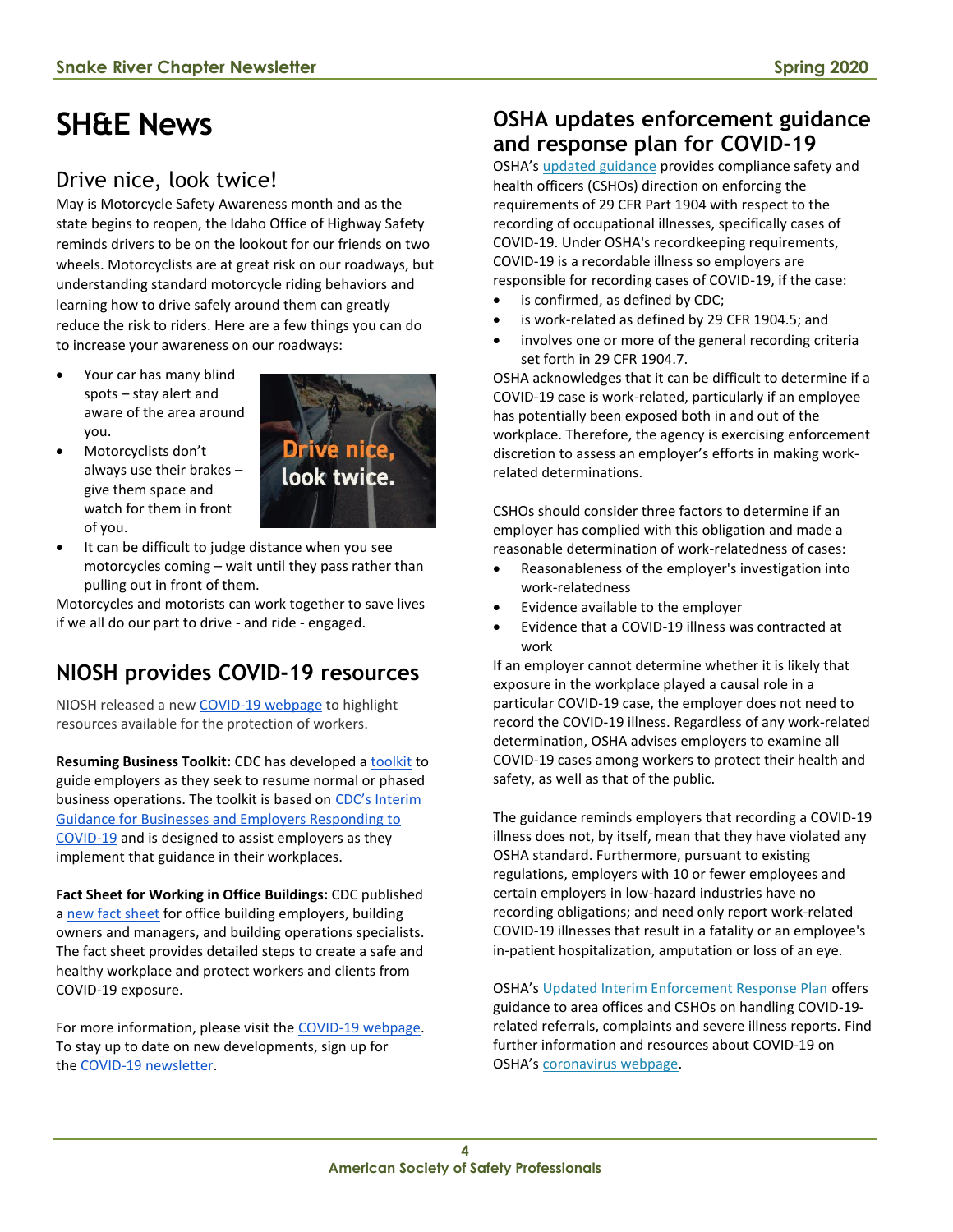# **NIOSH PPE Tracker App**

The NIOSH PPE Tracker mobile app can help healthcare and non-healthcare systems track their personal protective equipment (PPE) inventory. Facilities can use the app to calculate their average PPE consumption rate or "burn rate." The app estimates how many days a PPE supply will last given current inventory levels and PPE burn rate. Based on the [PPE Burn Rate Calculator Excel](https://www.cdc.gov/coronavirus/2019-ncov/hcp/ppe-strategy/burn-calculator.html) 



[spreadsheet,](https://www.cdc.gov/coronavirus/2019-ncov/hcp/ppe-strategy/burn-calculator.html) the app features several

improvements, including an easy-to-use interface and the ability to add restock. The app is available for both iOS and Android devices

### **CDC publishes cleaning and disinfecting guidance**

CDC has published [Reopening Guidance for Cleaning and](https://t.emailupdates.cdc.gov/r/?id=h160f07bb,114f5d0d,114f724a)  [Disinfecting Public Spaces, Workplaces, Businesses, Schools,](https://t.emailupdates.cdc.gov/r/?id=h160f07bb,114f5d0d,114f724a)  [and Homes.](https://t.emailupdates.cdc.gov/r/?id=h160f07bb,114f5d0d,114f724a) Reducing the risk of exposure to COVID-19 by cleaning and disinfection is an important part of reopening public spaces that will require careful planning.

# **SAVE THE DATE**



#### **RECOGNIZE YOUR SAFETY SUCCESSES**

**Safe + Sound Week** is a nationwide event held each August that recognizes the successes of workplace safety and health programs and offers information and ideas on how to keep America's workers safe. <https://www.osha.gov/safeandsoundweek/>

ASSP offers lots of examples of website content, articles, and tools to spread the word. Check it out: [https://www.assp.org/docs/default](https://www.assp.org/docs/default-source/asspdoc/outreach-samples_assp.pdf?sfvrsn=0)[source/asspdoc/outreach-samples\\_assp.pdf?sfvrsn=0](https://www.assp.org/docs/default-source/asspdoc/outreach-samples_assp.pdf?sfvrsn=0)

### **OSHA provides info on respirator use**

OSHA released a new [video](https://lnks.gd/l/eyJhbGciOiJIUzI1NiJ9.eyJidWxsZXRpbl9saW5rX2lkIjoxMDcsInVyaSI6ImJwMjpjbGljayIsImJ1bGxldGluX2lkIjoiMjAyMDA1MDguMjEyNjA2NTEiLCJ1cmwiOiJodHRwczovL3d3dy55b3V0dWJlLmNvbS93YXRjaD92PW9VNHN0UWdDdFY4In0.NNsRA6R34WmldNKR9y2WvPD80IzWH6ZD3_j1U5fjUuE/br/78423103049-l) and poster (available

in [English](https://lnks.gd/l/eyJhbGciOiJIUzI1NiJ9.eyJidWxsZXRpbl9saW5rX2lkIjoxMDgsInVyaSI6ImJwMjpjbGljayIsImJ1bGxldGluX2lkIjoiMjAyMDA1MDguMjEyNjA2NTEiLCJ1cmwiOiJodHRwczovL3d3dy5vc2hhLmdvdi9QdWJsaWNhdGlvbnMvT1NIQTQwMTUucGRmIn0.DjeA93rLOw4iYmXQseqJR514NunLoYPH6ZhREeDax6E/br/78423103049-l) and [Spanish\)](https://lnks.gd/l/eyJhbGciOiJIUzI1NiJ9.eyJidWxsZXRpbl9saW5rX2lkIjoxMDksInVyaSI6ImJwMjpjbGljayIsImJ1bGxldGluX2lkIjoiMjAyMDA1MDguMjEyNjA2NTEiLCJ1cmwiOiJodHRwczovL3d3dy5vc2hhLmdvdi9QdWJsaWNhdGlvbnMvT1NIQTQwMTYucGRmIn0.Q8gvSkUh4Q4OGqvyloPHSkzx-1SiHZ91ybreBWE9XWo/br/78423103049-l) with step-by-step instructions on how to properly wear and remove a respirator. For more information, go to: https://www.osha.gov/ Publications/OSHA4015.pdf and



https://www.youtube.com/ watch?v=oU4stQgCtV8.

# **Learning Opportunities**

### **COVID-19 Webinars**

ASSP has been recording and providing webinars to help manage safety during this pandemic. Here is a partial listing. For more information go to

[https://www.assp.org/resources/covid-19/webinars.](https://www.assp.org/resources/covid-19/webinars)

- COVID-19 Challenges: A Case Study
- Planning and Coordinating COVID-19 Audits and Corrective Action
- A Safety and Health CEO Perspective
- Updates and Return-to-Work Strategies
- Proactive OSH Performance During Challenging Times
- Protecting the Safety and Health of Workers
- Pandemics and Infectious Disease Exposure Prevention — Removing the Perceived Safety Enigma
- Best Practices from Industrial Settings
- Best Practices for Ventilation
- OSH Leadership in Critical Situations and Environments
- Protecting Workers in Transportation
- Approaches for Safety Professionals in Risk Management and Insurance
- Practical Information for Utilities (Critical Infrastructure) Safety Professionals
- The COVID-19 Challenge: Managing Sick and Exposed Employees at Work and Returning to Work
- Safety in Essential Manufacturing Operations
- OSH Training Strategies for Remote Workers
- Legal Issues for Safety Professionals
- COVID-19 and Occupational Health and Safety Management Systems
- The Role of the Risk Management Process and Its Impact on Pandemics
- Coronavirus: Ask the Expert